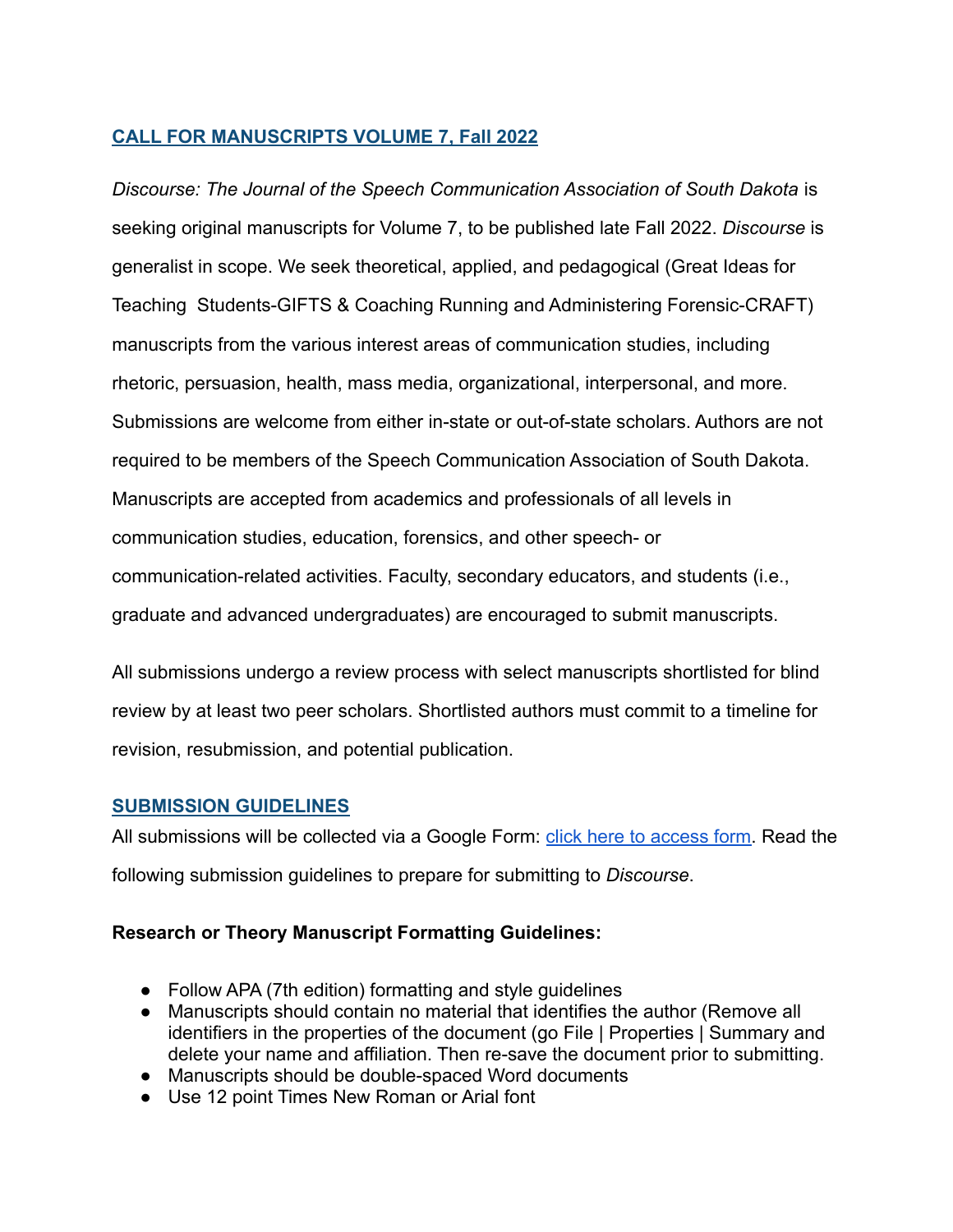- Limit of 7,000 words (excluding abstract, references, and appendices)
- Manuscripts submitted to *Discourse* must conform to these guidelines and include language that is inclusive and non-defamatory
- All authors must adhere to the National Communication Association Code of Professional Ethics which states:
	- 1. The manuscript is original work and proper publication credit is accorded to all authors.
	- 2. Simultaneous editorial consideration of the manuscript at another publication venue is prohibited.
	- 3. Any publication history of the manuscript is disclosed, indicating in particular whether the manuscript or another version of it has been presented at a conference, or published electronically, or whether portions of the manuscript have been published previously.
	- 4. Duplicate publication of data is avoided; or if parts of the data have already been reported, then that fact is acknowledged.
	- 5. All legal, institutional, and professional obligations for obtaining informed consent from research participants and for limiting their risk are honored.
	- 6. The scholarship reported is authentic.

# **GIFTS or CRAFT Formatting Guidelines:**

- Follow APA (7th edition) formatting and style guidelines
- Manuscripts should contain no material that identifies the author (Remove all identifiers in the properties of the document (go File | Properties | Summary and delete your name and affiliation. Then re-save the document prior to submitting.
- Submissions should be double-spaced Word documents
- Use 12 point Times New Roman or Arial font
- Limit of 2,000 words (excluding abstract, references, and appendices) if one-time class activity
- **●** Limit of 2,500 words (excluding abstract, references, and appendices) if semester-long project
- GIFTS submissions have a recommended template. Make a copy of the template by [clicking here.](https://docs.google.com/document/u/1/d/1foVtlQ0HZE0xRQa0Gs8VLplWVslYp3Hj9-0_LFqFg1E/copy)
- Manuscripts submitted to *Discourse* must conform to these guidelines and include language that is inclusive and non-defamatory
- All authors must adhere to the National Communication Association Code of Professional Ethics which states:
	- 1. The manuscript is original work and proper publication credit is accorded to all authors.
	- 2. Simultaneous editorial consideration of the manuscript at another publication venue is prohibited.
	- 3. Any publication history of the manuscript is disclosed, indicating in particular whether the manuscript or another version of it has been presented at a conference, or published electronically, or whether portions of the manuscript have been published previously.
	- 4. Duplicate publication of data is avoided; or if parts of the data have already